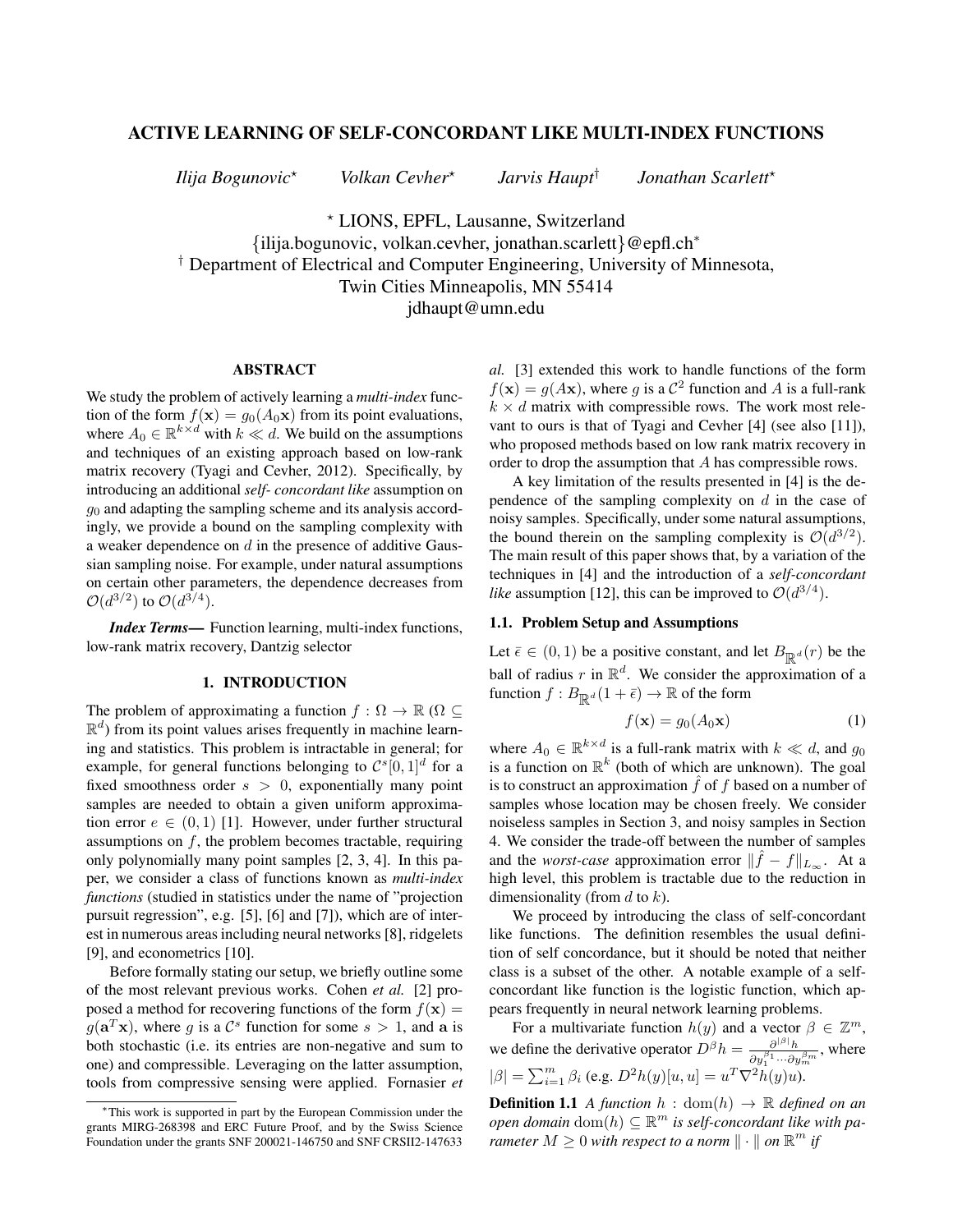- *1.*  $h \in C^3(\text{dom}(h))$ ;
- 2.  $|D^3h(\mathbf{x})[\mathbf{u}, \mathbf{v}, \mathbf{v}]| \leq M ||\mathbf{u}|| D^2h(\mathbf{x})[\mathbf{v}, \mathbf{v}]$  *for all*  $\mathbf{x} \in$  $\text{dom}(h)$  *and*  $\mathbf{u}, \mathbf{v} \in \mathbb{R}^p$ .

Our assumptions on  $f$  and  $g_0$  are given as follows:

1. The function  $g_0$  belongs to  $\mathcal{C}^2$ , and hence there exists a constant  $C_{0,2} > 0$  such that

$$
\max_{|\beta| \le 2} \|D^{\beta} g_0\|_{\infty} \le C_{0,2},\tag{2}
$$

where the  $\ell_{\infty}$ -norm is understood to act on the vectorization of the derivative matrix in the case that  $\beta = 2$ .

2. Letting  $\mu_{\mathbb{S}^{d-1}}$  be the uniform measure on the unit sphere  $\mathbb{S}^{d-1}$  in d-dimensional space, the matrix

$$
H^f := \int_{\mathbb{S}^{d-1}} \nabla f(\mathbf{x}) \nabla f(\mathbf{x})^T d\mu_{\mathbb{S}^{d-1}}(\mathbf{x}) \qquad (3)
$$

is well-conditioned in the sense that its singular values satisfy  $\sigma_1(H^f) \geq \cdots \geq \sigma_k(H^f) \geq \alpha > 0$  for some positive constant  $\alpha$ . It should be noted that  $\alpha$  may scale with d, typically as  $\mathcal{O}(1/d)$ ; see [4] for examples.

3. The function  $g_0$  is self-concordant like with respect to the  $\ell_2$ -norm, with some parameter  $M_0 \geq 0$ .

The final of these assumptions is the key difference here compared to [4].

As was noted in [3], we can reduce (1) to a simpler model with a *row-orthonormal* matrix A:

$$
f(\mathbf{x}) = g(A\mathbf{x}).\tag{4}
$$

Specifically, this follows from a singular value decomposition (SVD): Write  $A_0 = U\Sigma V^T$ , and set  $A = V^T$  and  $g(y) = g_0(U\Sigma y)$ . By a direct differentiation, it is readily verified that the derivatives of  $g$  are bounded as in (2) with a constant  $C_2 := \sigma_0^2 C_{0,2}$ , where  $\sigma_0$  is the spectral norm of  $A_0$ .

Applying the chain rule to (1) and using the assumption 3., it can similarly be verified that  $f$  is also self-concordant like, with parameter  $M := \sigma_0 M_0$ . As will be seen in the later sections, this implies that the consideration of the simplified model (4) only affects our analysis up to multiplicative powers of  $\sigma_0$ . We assume that  $\sigma_0$  is uniformly bounded in d, implying that these factors do not affect the resulting scaling laws, i.e.  $C_2$  and M are uniformly bounded.

# 2. SAMPLING SCHEME

In this section, we describe a method for taking samples and using them to construct a low-rank matrix recovery problem that will provide the starting point of our analysis.

#### 2.1. Sampling Points

We describe a scheme taking  $2m<sub>\chi</sub>m<sub>\Phi</sub>$  samples, where  $m<sub>\chi</sub>$ and  $m_{\Phi}$  are integers. As in [4], we construct a set of *sampling centers*  $\mathcal{X} = \{\boldsymbol{\xi}_1, \boldsymbol{\xi}_2, ..., \boldsymbol{\xi}_{m_{\chi}}\}$ , drawn i.i.d. from the

unit sphere  $\mathbb{S}^{d-1}$  according to the uniform measure  $\mu_{\mathbb{S}^{d-1}}$ . For each sampling center  $\xi_j$   $(j = 1,...m_\chi)$ , we randomly construct a set of *direction vectors*  $\{\phi_{1,j}, \dots, \phi_{m_{\Phi,j}}\},\$ where the entries of the vectors are i.i.d. and equiprobable on  $\{\frac{-1}{\sqrt{m_{\Phi}}}, \frac{1}{\sqrt{m_{\Phi}}} \}$ . These are collected into  $m_{\Phi}$  matrices  $\Phi_i = \left[ \phi_{i,1}, ..., \phi_{i,m_\chi} \right]_{d \times m_\chi}$ . For each sampling center  $\xi$  and sampling direction  $\phi$ , we take two samples of the function f, namely  $f(\mathbf{\xi} + \epsilon \phi)$  and  $f(\mathbf{\xi} - \epsilon \phi)$  (though as we will see shortly, it suffices to know only their difference).

#### 2.2. Formulation of a Low-Rank Recovery Problem

Let  $X := A^T[\nabla g(A\xi_1)|...|\nabla g(A\xi_{m_\chi})]_{k \times m_\chi}$  be a matrix containing the gradients of  $g$  at the sampling centers. Since A has rank k, the matrix X also has low rank (at most k). As we will see shortly, the low rank property of  $X$  allows us to use low rank matrix recovery techniques to approximate  $X$ and infer, up to a rotation, the subspace matrix A.

Since we cannot evaluate  $\nabla g$  directly, the elements of the gradient matrix  $X$  are estimated via a linear approximation of  $f$ . We make use of the following Taylor expansion:

$$
f(\xi + \epsilon \phi) = f(\xi) + \langle \nabla f(\xi), \phi \rangle \epsilon + \frac{\epsilon^2}{2} \phi^T \nabla^2 f(\xi) + \frac{\epsilon^3}{3!} \nabla^3 f(\zeta^+) [\phi, \phi, \phi]
$$
 (5)

for a suitable value of  $\zeta^+$ . By forming a similar expansion with  $-\epsilon$  in place of  $\epsilon$ , and taking the difference between the two expansions, we obtain

$$
\langle \nabla f(\xi), \phi \rangle = \frac{1}{2\epsilon} \left( f(\xi + \epsilon \phi) - f(\xi - \epsilon \phi) \right) + E(\xi, \epsilon, \phi),
$$
\n(6)

where the remainder term is given by

$$
E(\xi, \epsilon, \phi) = \frac{\epsilon^2}{2 \cdot 3!} \left[ \nabla^3 f(\zeta^-) \left[ \phi, \phi, \phi \right] + \nabla^3 f(\zeta^+) \left[ \phi, \phi, \phi \right] \right]
$$
\n(7)

for suitably chosen  $\zeta^- \in [\xi - \epsilon \phi, \xi]$  and  $\zeta^+ \in [\xi, \xi + \epsilon \phi]$ .

Since  $f(\xi + \epsilon \phi) - f(\xi - \epsilon \phi)$  is known, (6) allows us to obtain information about the gradients up to the error term  $E(\xi, \epsilon, \phi)$  and possible sampling noise. We observe that the second-order terms have canceled in (6); this is a key a difference in our analysis compared to [4].

Applying (6) for each sampling center and direction, we can obtain the following linear system:

$$
y = \mathcal{F}(X) + z + \varepsilon \tag{8}
$$

where y are the measurements, z represents possible sampling noise, and  $\varepsilon$  represents the accumulated error:

$$
y_i = \frac{1}{2\epsilon} \sum_{j=1}^{m_{\chi}} \left[ f(\xi_j + \epsilon \phi_{i,j}) - f(\xi_j - \epsilon \phi_{i,j}) \right]
$$

$$
\varepsilon_i = \sum_{j=1}^{m_{\chi}} E(\xi_j, \epsilon, \phi_i).
$$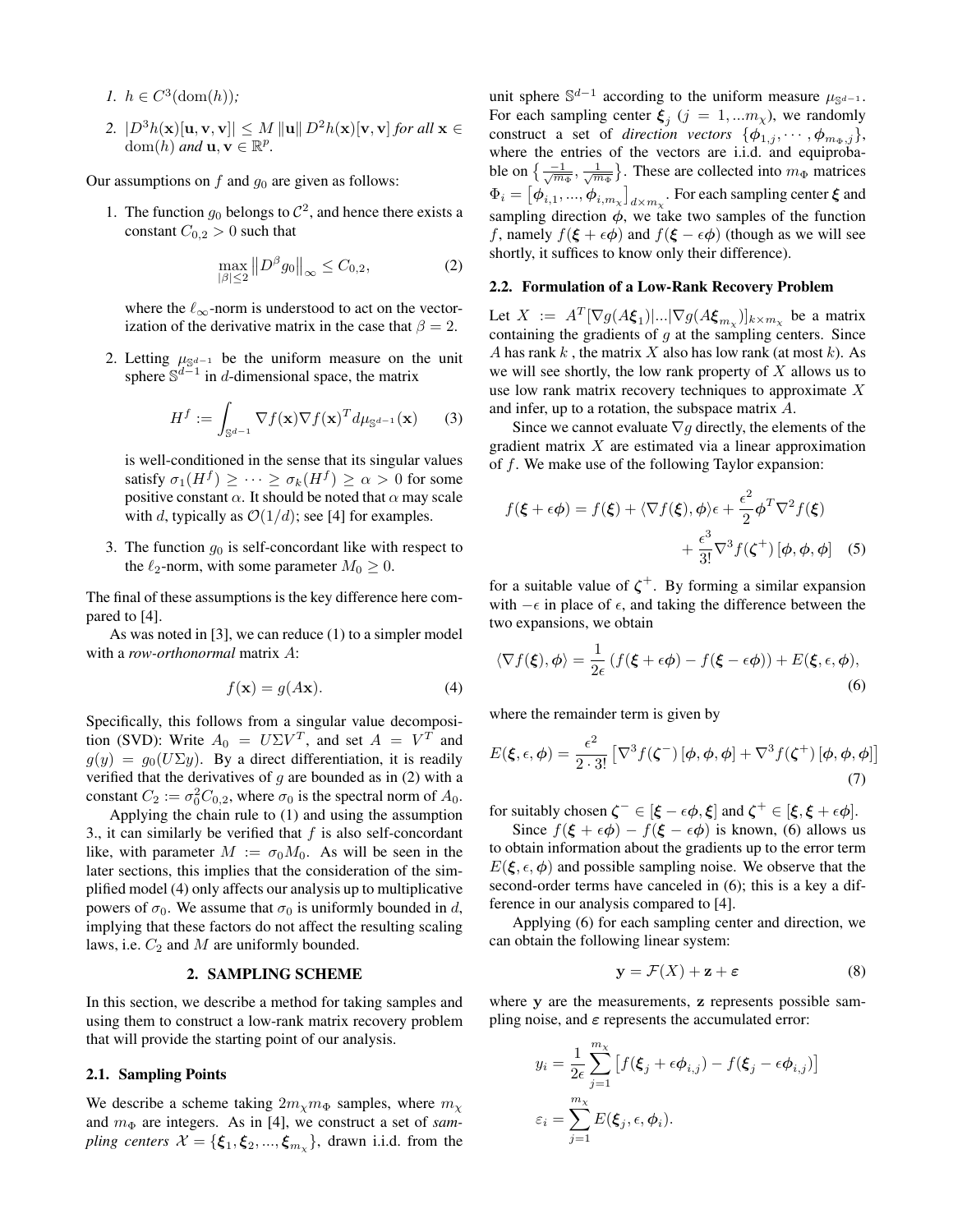The linear measurement operator  $\mathcal{F}: \mathbb{R}^{d \times m_{\chi}} \to \mathbb{R}^{m_{\Phi}}$  is defined as  $\mathcal{F}(X)_i = \text{Tr}(\Phi_i X)$ .

Proposition 2.1 *For the error term in (8), we have*

$$
\|\varepsilon\|_{l_2^{m_{\Phi}}} \le M \, \frac{\epsilon^2 \, k^2 \, C_2 \, d^{3/2} \, m_{\chi}}{6 \, m_{\Phi}}.\tag{9}
$$

**Proof.** Let  $\varphi_{i,j}^+$  denote  $\nabla^3 f(\zeta_{i,j}^+)$   $[\phi_{i,j}, \phi_{i,j}, \phi_{i,j}]$  and  $\varphi_{i,j}^$ denote  $\nabla^3 f(\zeta_{i,j}^{-}) [\phi_{i,j}, \phi_{i,j}, \phi_{i,j}]$ . By definition,

$$
\|\boldsymbol{\varepsilon}\|_{l_2^{m_{\Phi}}}^2 = \left(\frac{\epsilon^2}{12}\right)^2 \left(\sum_{i=1}^{m_{\Phi}} \left|\sum_{j=1}^{m_{\chi}} \varphi_{i,j}^+ + \varphi_{i,j}^-\right|^2\right). \tag{10}
$$

Since  $f$  is self-concordant like with parameter  $M$ , we have

$$
\left|\varphi_{i,j}^{+}\right| \leq M \, \|\boldsymbol{\phi}_{i,j}\|_{l_2} \, D^2 f(\boldsymbol{\zeta}_{i,j}^{+}) \left[\boldsymbol{\phi}_{i,j}, \boldsymbol{\phi}_{i,j}\right].
$$

Moreover, a direct differentiation yields

$$
|D^{2} f(\zeta_{i,j}^{+}) [\phi_{i,j}, \phi_{i,j}]| = \left| \phi_{i,j}^{T} A^{T} \nabla^{2} g(A \zeta_{i,j}^{+}) A \phi_{i,j} \right|
$$
  
\n
$$
\leq \| A \phi_{i,j} \|_{l_{2}}^{2} \| \nabla^{2} g(A \zeta_{i,j}^{+}) \|_{F}
$$
  
\n
$$
\leq \frac{d k^{2} C_{2}}{m_{\Phi}},
$$

since  $\|\nabla^2 g(A\zeta_{i,j}^+) \|_F \leq kC_2$  by the definition of  $C_2$  following (4). Handling  $D^2 f(\zeta_{i,j}^-)$  similarly and applying the triangle inequality, we obtain

$$
\left|\varphi_{i,j}^+ + \varphi_{i,j}^-\right| \le 2M \frac{d^{3/2} k^2 C_2}{m_{\Phi}^{3/2}}.
$$

Combining this with (10), we obtain the desired result.

#### 3. NOISELESS OBSERVATIONS

We proceed along the same lines as in [4]. First, we look at the noise free setting of (8), i.e.  $y = \mathcal{F}(X) + \varepsilon$ . We use low-rank recovery to recover an approximation of  $X$ , which is then used to obtain an approximate subspace matrix  $\hat{A}$  with a guaranteed lower bound on  $||A\hat{A}^T||_F$ . This is then used to obtain the final function approximation.

### 3.1. Stable Low Rank Recovery

As shown in [4], under the random construction of the sampling directions, the linear measurement operator  $\mathcal F$  satisfies the matrix restricted isometry property [13] with high probability. More precisely, for all rank- $k$  matrices, it holds that

$$
(1 - \kappa_k) \|X_k\|_F^2 \le \|\mathcal{F}(X_k)\|_{l_2}^2 \le (1 + \kappa_k) \|X_k\|_F^2
$$

with probability at least  $1 - 2e^{-m_{\Phi}q(\kappa) + (d + m_{\chi} + 1)u(\kappa)}$ , where the RIP constant  $\kappa_k$  satisfies  $0 < \kappa_k \leq \kappa < 1$ . The RIP property, together with the low-rank property of the matrix  $X$ , allows us to use stable low-rank recovery algorithms to obtain an approximation  $X$  of  $X$ .

We make use of the following convex optimization problem, known as the matrix Dantzig selector [13]:

$$
\hat{X}_{\text{DS}} = \arg\min \|M\|_{*} \text{ s.t } \|\mathcal{F}^{*}(\mathbf{y} - \mathcal{F}(M))\| \leq \lambda, \quad (11)
$$

where  $\|\cdot\|_*$  and  $\|\cdot\|$  are the nuclear and operator norms,  $\mathcal{F}^* : \mathbb{R}^{\dot{m}_\Phi} \to \mathbb{R}^{d \times \dot{m}_\chi}$  is the adjoint operator of  $\mathcal{F}$ , and  $\lambda$  is a tuning parameter.

We seek to choose  $\lambda$  such that X is feasible i.e.,  $\|\mathcal{F}^*(\varepsilon)\| \leq$ λ. The following lemma serves this purpose, and is proved using the steps in Appendix C of [4].

Lemma 3.1 *For any* ε *satisfying* (9)*, we have*

$$
\|\mathcal{F}^*(\varepsilon)\| \le \lambda^* := M \frac{\epsilon^2 k^2 C_2 d^{3/2} m_\chi}{6m_\Phi} (1 + \kappa)^{1/2}, \quad (12)
$$

with probability at least  $1 - 2e^{-m_{\Phi}q(\kappa) + (d+m_{\chi}+1)u(\kappa)}$ .

We now choose  $\lambda$  in (11) to equal  $\lambda^*$  in (12), and apply Corollary 1 from [4] (based on Theorem 2.4 in [13]) together with Lemma 3.1. The result is the following corollary.

**Corollary 3.1** Let  $\hat{X}_{\text{DS}}^{(k)}$  be the best rank-k approximation to *the solution*  $\hat{X}_{\text{DS}}$  *of (11) in Frobenius norm. If*  $\|\mathcal{F}^*(\varepsilon)\|$   $\leq$ *ahe* solution  $X_{DS}$  of (11) in Probentus norm. If  $||\mathcal{F}^{\perp}(\varepsilon)|| \leq \lambda = \lambda^*$  and  $\kappa_{4k} < \kappa < \sqrt{2} - 1$  then with probability at least  $1 - 2e^{-m_{\Phi}q(\kappa) + 4k(d+m_{\chi}+1)u(\kappa)}$  we have

$$
||X - \hat{X}_{DS}^{(k)}||_F^2 \le 4C_0k\lambda^2 = C_0M^2 \frac{\epsilon^4 k^5 C_2^2 d^3 m_\chi^2}{9m_\Phi^2} (1 + \kappa).
$$

#### 3.2. Subspace Approximation

Next, we perform an SVD of  $\hat{X}_{\text{DS}}^{(k)}$ , namely  $\hat{X}_{\text{DS}}^{(k)} = \hat{A}\hat{\Sigma}\hat{V}$ . While our algorithm does not necessarily recover an accurate estimate of A, the following lemma provides conditions under which it does provide an accurate estimate up to a rotation. The proof follows Appendix E of [4], with the key tool being the matrix Chernoff bound.

**Lemma 3.2** *Fix*  $m_{\chi} \geq 1$ *,*  $m_{\Phi} < m_{\chi}d$ *, and*  $0 < \rho < 1$ *. If* 

$$
\epsilon < \frac{1}{k} \left( \frac{3m_{\Phi}}{MC_2(\sqrt{k} + \sqrt{2})} \right)^{1/2} \left( \frac{(1 - \rho)\alpha}{(1 + \kappa)C_0 d^3 m_\chi} \right)^{1/4},\tag{13}
$$

*then with probability at least*  $1 - k \exp \left\{-\frac{m_{\chi} \alpha \rho^2}{2kC_2^2}\right\}$ } –  $2 \exp{-m_{\Phi} q(\kappa) + 4k(d+m_{\chi}+1)u(\kappa)}$ *, we have* 

$$
||A\hat{A}^T||_F \ge \left(k - \frac{2\tau^2}{(\sqrt{(1 - \rho m_\chi \alpha) - \tau})^2}\right)^{1/2}
$$
 (14)

where  $\tau^2 = C_0 M^2 \frac{\epsilon^4 k^5 C_2^2 d^3 m_\chi^2}{2 m^2}$  $9m_{\Phi}^2$  $(1 + \kappa)$  *is the error bound derived in Corollary 3.1, and*  $\alpha$  *is defined following* (3).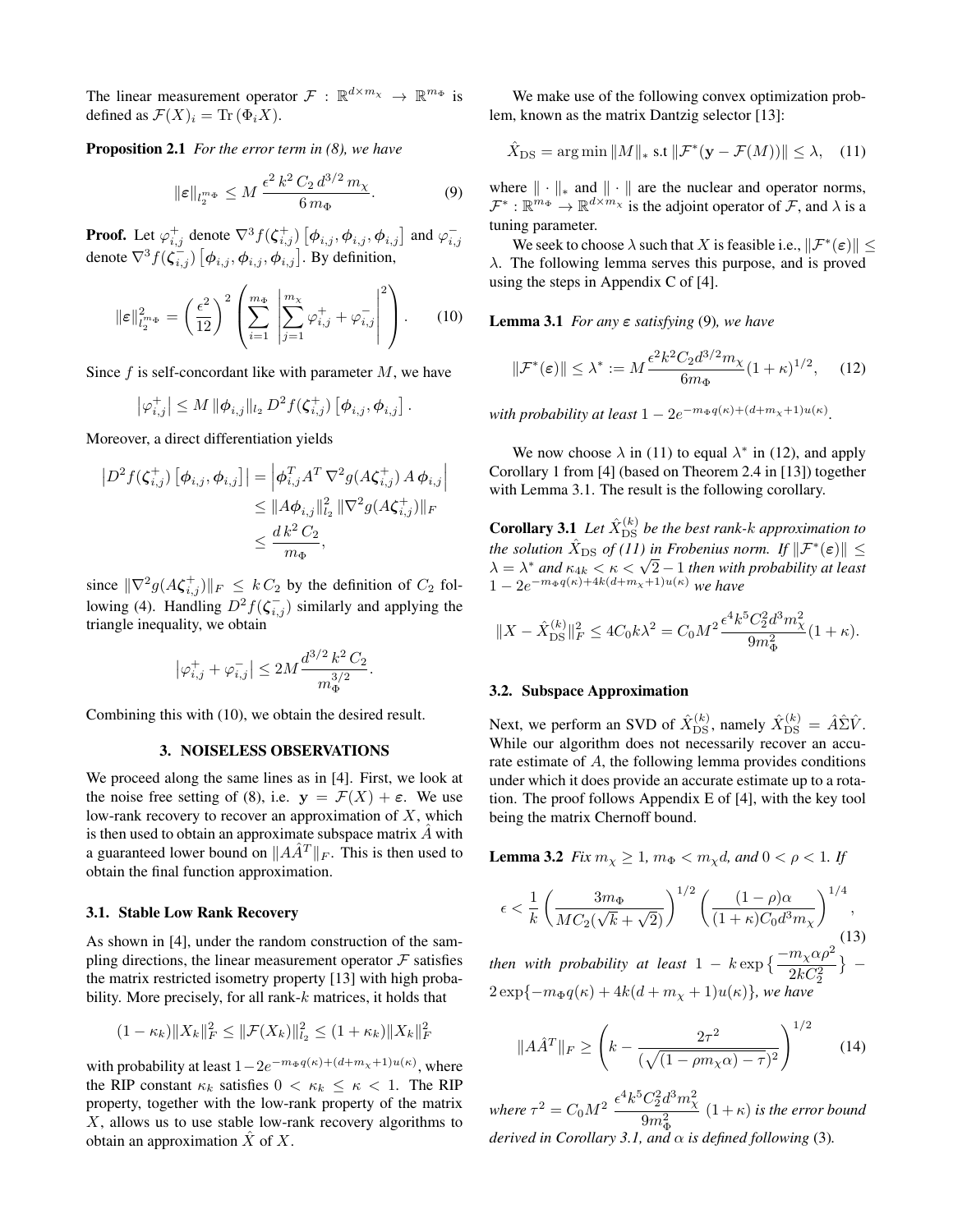#### 3.3. Function Approximation

We now form an approximation of f, namely  $\tilde{f}(\mathbf{x}) = \tilde{g}(\hat{A}\mathbf{x})$ with  $\tilde{g}(\mathbf{y}) := f(\hat{A}^T \mathbf{y})$ . This should not be considered the final approximation, as its evaluation requires sampling  $f$ ; however, one can form the final estimate  $\hat{f}$  by uniformly approximating  $\tilde{q}$  via quasi-interpolants [4]. The resulting approximation error is bounded in a straightforward fashion via the triangle inequality. Since these arguments are wellknown, we omit them here, and we focus our attention on bounding the error between  $f$  and  $f$ .

It was shown in Appendix F of [4] that

$$
||f - \tilde{f}||_{L_{\infty}} \le C_2 \sqrt{k} (1 + \bar{\epsilon})(k - ||A\hat{A}^T||_F^2).
$$
 (15)

Under the conditions of Lemma 3.2, we can combine this bound with (14) to deduce that

$$
||f - \tilde{f}||_{L_{\infty}} \le C_2 \sqrt{k}(1+\bar{\epsilon}) \left(\frac{\sqrt{2}\tau}{\sqrt{(1-\rho)m_{\chi}\alpha} - \tau}\right) (16)
$$

with probability  $1 - k \exp \left\{ \frac{-m_{\chi} \alpha \rho^2}{2k C_2^2} \right\}$  $-2 \exp{-m_{\Phi} q(\kappa)}+$  $4k(d + m<sub>x</sub> + 1)u(\kappa)$  or higher. Upper bounding  $\bar{\epsilon}$  by one in (16) and performing some algebra, it follows that  $\|f - f\|$  $f\|_{L_{\infty}} \leq \delta$  provided that

$$
\tau \le \frac{\delta \sqrt{(1-\rho)m_{\chi}\alpha}}{2C_2\sqrt{2k} + \delta} \tag{17}
$$

Combining this with the definition of  $\tau$ , we see that this holds provided that

$$
\epsilon \le \left(\frac{3\delta m_{\Phi}}{MC_2(2C_2\sqrt{2k}+\delta)}\right)^{1/2} \left(\frac{(1-\rho)\alpha}{(1+\kappa)C_0k^5d^3m_{\chi}}\right)^{1/4}.
$$
\n(18)

Finally, we fix  $p_1$  and  $p_2$  and choose  $m_\chi$  and  $m_\Phi$  as in [4]:

$$
m_{\Phi} \ge \frac{\log(2/p_2) + 4k(d + m_{\chi} + 1)u(\kappa)}{q(\kappa)},
$$
 (19)

$$
m_{\chi} \ge \frac{2kC_2^2}{\alpha \rho^2} \log(k/p_1). \tag{20}
$$

The former choice ensures that  $\mathcal F$  satisfies the RIP with high probability, and the latter ensures that the gradient matrix X has rank k. Putting things together, we obtain the following.

**Theorem 3.1** *Fix the constants*  $\delta \in \mathbb{R}^+$ ,  $\rho \in (0,1)$ ,  $\kappa <$  $\sqrt{2}-1$ ,  $p_1 > 0$ , and  $p_2 > 0$ , and suppose that  $\epsilon$ ,  $m_\chi$  and  $m_\Phi$ *satisfy (*18*)–(*20*) and the conditions of Lemma 3.2. Then the function*  $\tilde{f}$  *satisfies*  $||f - \tilde{f}||_{L_{\infty}} \leq \delta$  *with probability at least*  $1-p_1-p_2$ .

From Theorem 3.1, it is possible to obtain uniform approximation guarantees on  $\tilde{f}$  with high probability under the scalings  $\epsilon = \mathcal{O}\left(\frac{\alpha^{1/2}}{11/4}\right)$  $\frac{\alpha^{1/2}}{d^{1/4}}\Big), m_\chi = \mathcal{O}\Big(\frac{k\mathrm{log}k}{\alpha}\Big)$ α ), and  $m_{\Phi} = \mathcal{O}(k(d +$  $(m<sub>x</sub>)$ ). The latter two scalings coincide with those in [4], whereas the former is significantly different to the behavior  $\epsilon = \mathcal{O}\left(\frac{\alpha}{\mu}\right)$  $\frac{\alpha}{d^{1/2}}$ ) from [4]. We now proceed to the noisy case, where this is seen to have significant implications.

### 4. NOISY OBSERVATIONS

In practical applications, one generally cannot expect to acquire perfect function samples, and it is therefore imperative to understand the effects of noise. Here we consider the case that the samples are corrupted by  $\mathcal{N}(0, \sigma^2)$  Gaussian noise. Since each entry  $z_i$  of z in (8) is a sum of  $2m<sub>x</sub>$ noise terms normalized by  $2\epsilon$ , the resulting distribution is  $z_i \sim \mathcal{N}(0, m_\chi \sigma^2/2\epsilon^2).$ 

Once again, for the matrix  $X$  to be feasible in (11), we need to tune the parameter  $\lambda$  in (11). Using Lemma 1.1 in [13] and Lemma 3.1 of the present paper, it can be shown that with high probability,

$$
\|\mathcal{F}^*(\varepsilon + \mathbf{z})\| \leq \lambda^* := \frac{\sqrt{2}\gamma\sigma}{\epsilon} \sqrt{2(1+\kappa)m_\chi m_\Phi} + M \frac{\epsilon^2 k^2 C_2 d^{3/2} m_\chi}{6m_\Phi} (1+\kappa)^{1/2}, \quad (21)
$$

where  $\gamma > 2\sqrt{\log 12}$ .

The analog of Corollary 3.1 holds true with this modified value of  $\lambda = \lambda^*$ , and we again seek to make the upper bound on the recovery error  $||X - \hat{X}_{\text{DS}}^{(k)}||_F$  small by making  $\lambda$  small. However, as was observed in [4], we can no longer make  $\lambda$  smaller by decreasing  $\epsilon$ , as now  $\lambda^*$  also depends on  $\epsilon^{-1}$ . Assuming that  $\sigma$  is constant (i.e. it does not decay with d), the only immediate way to overcome this issue is to re-sample every point  $\mathcal{O}(\epsilon^{-1})$ -times and take the average. By doing this, the sampling complexity becomes

$$
m = \mathcal{O}\left(\frac{d^{1/4}}{\alpha^{1/2}} m_{\chi} m_{\Phi}\right). \tag{22}
$$

As a concrete example, in the case that  $\alpha = \Theta(1/d)$  (see [4] for examples), we have to re-sample each point for only  $O(d^{3/4})$ -times, which is a significant improvement compared to the  $\mathcal{O}(d^{3/2})$  behavior derived in [4].

The latter result was used in [14] to derive the regret bound for the problem of optimizing an unknown function from noisy samples. In future work, we will investigate how the additional assumption and improved sampling complexity bound in this paper impact the regret bound therein.

#### 5. CONCLUSIONS

We have presented a new scheme for approximating functions of the form (1), considering both noiseless and noisy point evaluations. Introducing the self-concordant like property and adapting the sampling scheme of [4], we derived a bound on the sampling complexity with a significantly weaker dependence on d compared to that in [4]. Moreover, we studied the interplay between the self-concordant like assumption and the matrix  $A_0$ , allowing us to handle arbitrary matrices having a bounded spectral norm.